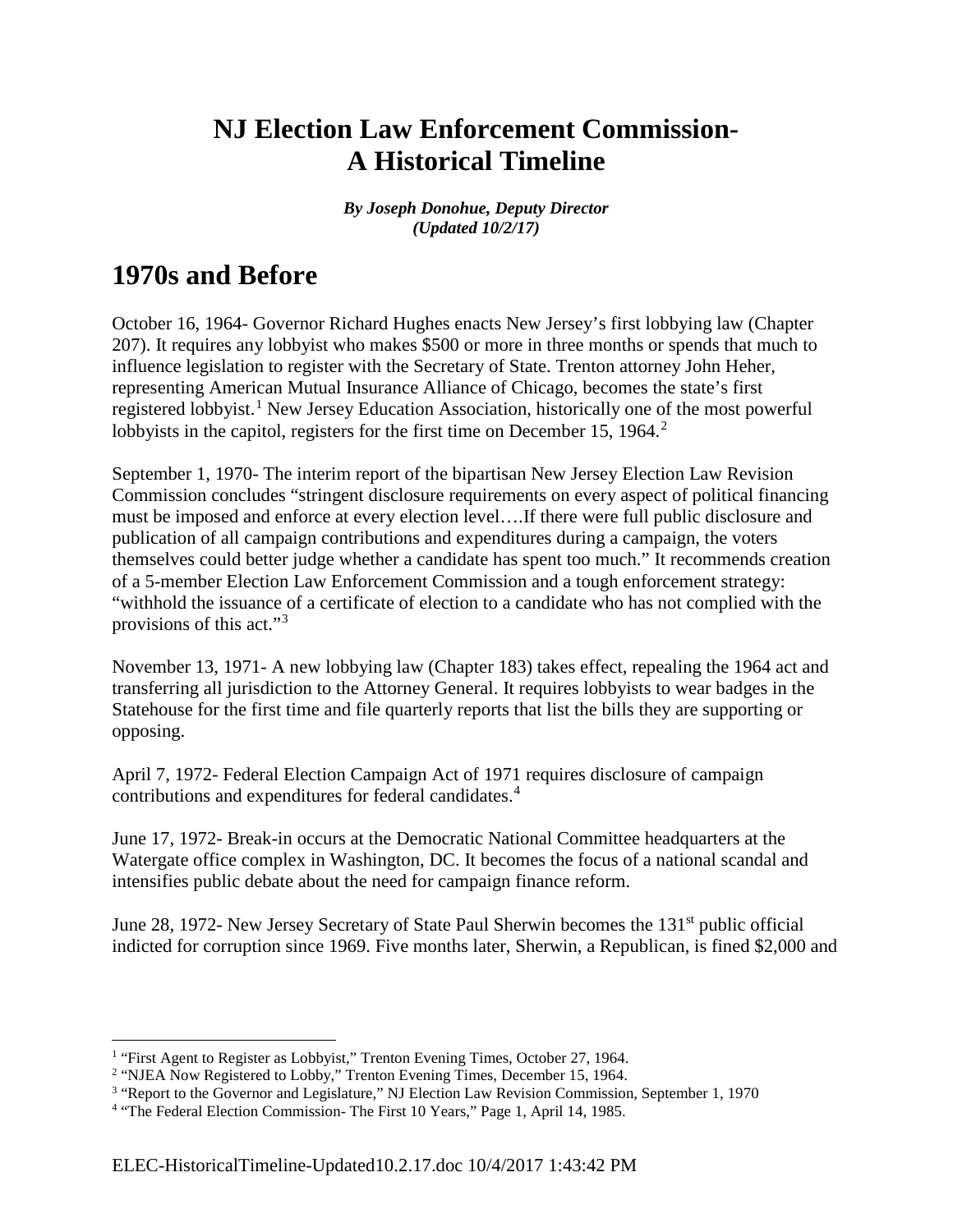sentenced to up to two years in prison on charges of bribery and conspiracy to fix a \$600,000 state highway construction contract in return for a \$10,000 to the state party.<sup>[5](#page-1-0)</sup>

June 29, 1972- Former Secretary of State Robert Burkhardt, a Democrat, is fined \$5,000 and placed on probation for three years for accepting a bribe to fix a bridge construction contract in 19[6](#page-1-1)4.<sup>6</sup>

July 17, 1972- As part of a long quest to win passage of campaign finance reforms, Senator William Schluter (R-6A), a member of the Election Law Revision Commission, introduces a revised bill (S-1124) entitled the New Jersey Campaign Contributions and Expenditures Reporting Act. The bill, which becomes law nine months later, creates an independent 4-member Election Law Enforcement Commission to oversee it.[7](#page-1-2)

December 14, 1972- Despite months of contentious committee debate, the state Senate votes 31- 0 to adopt the reform bill  $(S-1124)$ .<sup>[8](#page-1-3)</sup>

February 4, 1973- Bergen County Republican Policy Committee becomes the first county party in New Jersey history to adopt contribution disclosure requirements.<sup>[9](#page-1-4)</sup>

February 6, 1973- Senator Schluter testifies before the Assembly Judiciary Committee. "The principle of disclosure…provides the restraints and controls that are necessary for a reasonable and a realistic statute. Excesses will be pared down by the 'glare of the public spotlight.'"<sup>[10](#page-1-5)</sup>

April 16, 1973- State Assembly votes 63-6 to approve reform bill.<sup>[11](#page-1-6)</sup> Unhappy with the bill's passage, colorful, pistol-toting Assemblyman Anthony Imperiale (I-Essex) said it "should be installed on every toilet in the capital to get rid of it." $12$ 

April 23, 1973- Time magazine article highlights the efforts of U.S. Attorney Herbert Stern, whose office alone had indicted 67 officials on corruption charges since 1970. "While New Jersey leads the nation in discovered political corruption, scandal after scandal is emerging in many other areas as the nation conducts what appears to be an unprecedented political housecleaning. Corruption is not necessarily on the rise in the U.S., but the prosecution of it  $is.$ "<sup>[13](#page-1-8)</sup>

#### **April 24, 1973- The New Jersey Campaign Contributions and Expenditures Reporting Act (The Act- Chapter 83) is signed into law by Governor William Cahill, creating the fourmember Election Law Enforcement Commission. The initial members sworn into office on**

<span id="page-1-0"></span> <sup>5</sup> Joseph Sullivan, "So Far, Drive in Jersey has Indicted 131," New York Times, June 29, 1972 and Ronald Sullivan, "Sherwin Sentenced to One to Two Years," New York Times, November 23, 1972.

<span id="page-1-1"></span><sup>6</sup> Joseph Sullivan, "Ex-Aide in Jersey Fined for Bribery," New York Times, June 30, 1972

<span id="page-1-2"></span><sup>7</sup> New Jersey Legislative Index, Legislative history on S-1124.

<span id="page-1-3"></span><sup>8</sup> New Jersey Legislative Index, Legislative history on S-1124.

<span id="page-1-4"></span><sup>&</sup>lt;sup>9</sup> "GOP Chairman in Bergen to Quit," New York Times, February 5, 1973.

<span id="page-1-5"></span><sup>&</sup>lt;sup>10</sup> Hearing transcript.

<span id="page-1-6"></span><sup>&</sup>lt;sup>11</sup> New Jersey Legislative Index, Legislative history on S-1124.

<span id="page-1-7"></span><sup>&</sup>lt;sup>12</sup> David Hladick, "Cahill OK Due on Bill," The Evening Times, April 17, 1973.

<span id="page-1-8"></span><sup>&</sup>lt;sup>13</sup> Time Magazine, "Corruption: Busting Public Servants," April 23, 1973.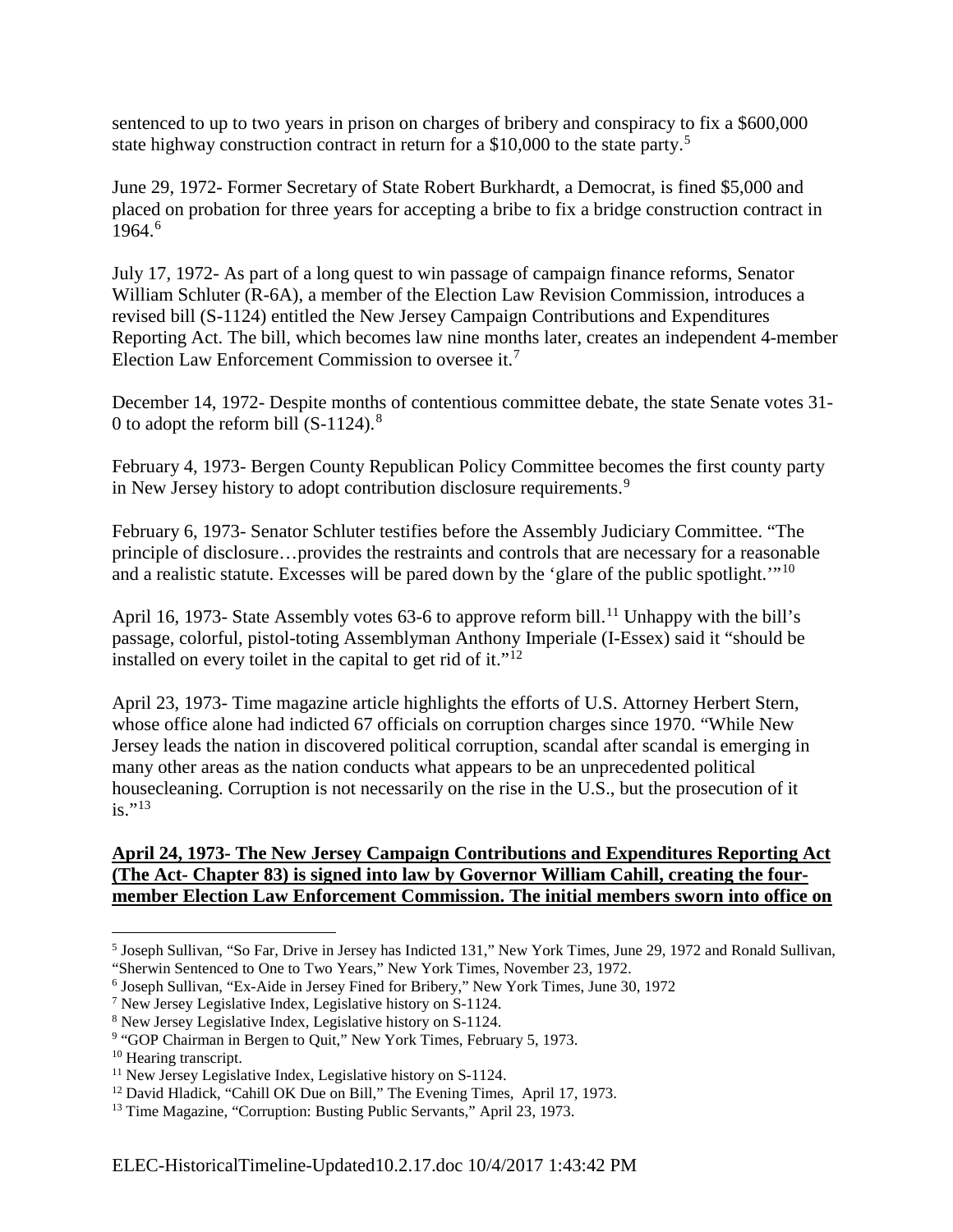#### **May 3, 1973 are Chairman Frank Reiche, former Congresswoman Florence Dwyer, former Administrative Judge Sidney Goldman, and Judge Bartholomew Sheehan.[14](#page-2-0) The Commission hires David Norcross as its first executive director and Edward Farrell as its first legal counsel.**

June 10, 1973- Donald Herzberg, director of the Eagleton Institute of Politics, predicts that The Act will have a dramatic impact in New Jersey politics. "It's the toughest disclosure law in the United States."<sup>[15](#page-2-1)</sup>

August 8, 1973- Renowned campaign finance expert Herb Alexander, a consultant to ELEC during its early days, calls the new law a national model. "In many respects, it's about the best state law in the country…Once the Commission gets operating, it will bring increased levels of confidence to the public."[16](#page-2-2)

February 6, 1974- The American Civil Liberties Union and its New Jersey affiliate files a lawsuit *ACLU of New Jersey v. New Jersey Election Law Enforcement Commission* challenging the constitutionality of The Act.

March 11, 1974- In *New Jersey Chamber of Commerce v. New Jersey Election Law Enforcement Commission,* the New Jersey Chamber of Commerce and other groups obtain temporary injunction preventing the Commission from implementing lobbying disclosure requirements.

May 6, 1974- The gubernatorial Public Financing program (Chapter 26) is enacted by Governor Brendan Byrne, who calls it a "first giant step toward removing the evil of large, private contributions from gubernatorial elections."<sup>[17](#page-2-3)</sup> The law, sponsored by future ELEC Commissioner Albert Burstein (D-37), applies only to general elections and imposes the first ever contribution limits (\$600 per election in 1977) and spending limits on candidates in exchange for public funding.

April 14, 1975- Members of first Federal Election Commission are sworn into office.<sup>[18](#page-2-4)</sup>

January 13, 1976- Lewis Thurston III replaces David Norcross as executive director. Norcross becomes a U.S. Senate candidate, and later would hold several positions with the Republican National Committee, including general counsel.

January 30, 1976- *Buckley v. Valeo*- U.S. Supreme Court upholds contribution limits and disclosure requirements but ends restrictions on campaign spending.

November 2, 1976- New Jersey voters approve a constitutional amendment allowing casinos to operate in Atlantic City. It turns out to be the most expensive ballot question campaign in state history, costing the equivalent of \$5.6 million in 2015 dollars.<sup>[19](#page-2-2)</sup>

<span id="page-2-0"></span><sup>&</sup>lt;sup>14</sup> New Jersey Legislative Index, Legislative history on S-1124.

<span id="page-2-1"></span><sup>&</sup>lt;sup>15</sup> Ray Warner, "An Expert Looks at State Politics," New York Times, June 10, 1973.

<span id="page-2-2"></span><sup>&</sup>lt;sup>16</sup> Daniel Hays, "State Campaign Fund Law Called a National Model," Star-Ledger, August 8, 1973.

<span id="page-2-3"></span><sup>&</sup>lt;sup>17</sup> Jeffrey Brindle, "The 'Guardian Angel' of Campaigns," New Jersey Municipalities, April 1986.

<span id="page-2-4"></span><sup>&</sup>lt;sup>18</sup> "The Federal Election Commission- The First 10 Years," Page 2, April 14, 1985.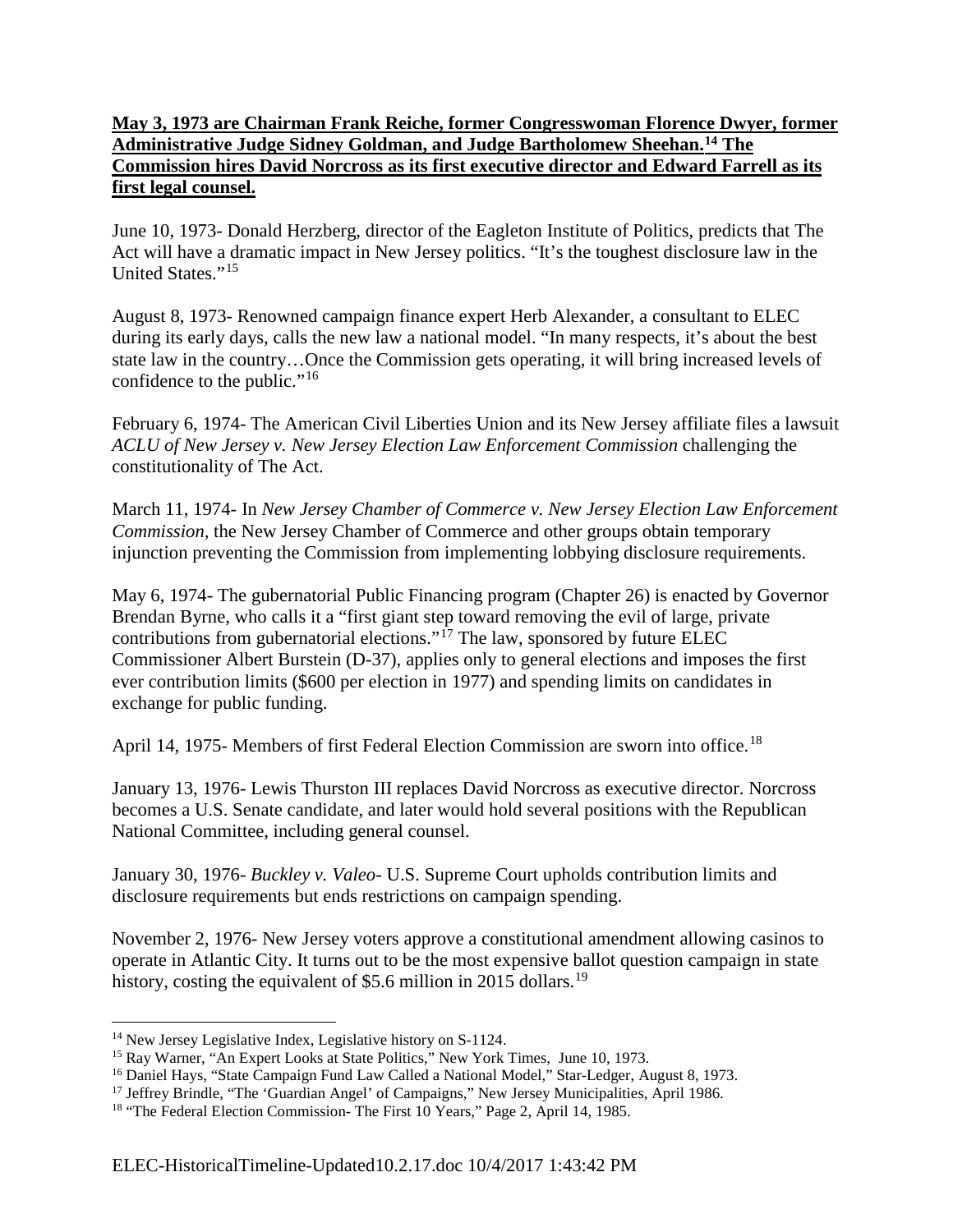June 7, 1977- Developer Peter Levine contributes a net total of \$331,753 to the unsuccessful gubernatorial primary campaign of Representative Bob Roe. Levine's contribution is the equivalent of \$1.3 million in 2015 dollars, and is believed to be the largest private contribution to a state candidate in ELEC's history, not counting large contributions by self-financed candidates to their own campaigns. $20$ 

November 8, 1977- New Jersey becomes the first state in the nation to conduct a gubernatorial general election with public funds. The initial grants to the first two candidates- Governor Brendan Byrne and his challenger State Senator Raymond Bateman- total \$2.1 million.

May 16, 1979- ELEC chairman Frank Reiche attends final meeting after becoming the only ELEC commissioner nominated to serve on the Federal Election Commission. His FEC term lasts until April 1985.<sup>[21](#page-3-1)</sup> He serves as FEC chairman in 1982.

## **1980s**

May 8, 1980- In *New Jersey Chamber of Commerce v. New Jersey Election Law Enforcement Commission*, the State Supreme Court issues order upholding constitutionality of lobbyist disclosure requirements but narrowing focus of the law.

July 23, 1980- Governor Brendan Byrne signs new law (Chapter 74) extending Gubernatorial Public Financing Program to primary elections. The prime sponsor was state Senator Charles Yates (D-7).

March 16, 1981- In *ACLU of New Jersey v. New Jersey Election Law Enforcement Commission,*  a three-judge District Court upholds constitutionality of lobbyist disclosure requirements.

May 22, 1981- Governor Brendan Byrne approves new laws (Chapters 150 and 513) that require lobbyists to file annual financial reports with ELEC while continuing to make lobbyists register with, and file quarterly reports with, the Attorney General's office. The laws, both sponsored by State Senator Eugene Bedell (D-12), clarify that expenses of lobbyists would be reportable even if they were not "expressly for" lobbying.

July 22, 1981- Scott Weiner attends first meeting as ELEC's newest Executive Director. Lewis Thurston III later becomes Chief of Staff to Governor Tom Kean.

June 2, 1981- A record 16 candidates from both parties qualify for public funding in the gubernatorial primary.

January 12, 1982- On his last day in office, Governor Brendan Byrne signs more than 150 bills, including one (S-3474) sponsored by State Senator Eugene Bedell (D-12) that substitutes the word "expressly" for "without limitation" in state lobbying law. The subtle amendment sharply

<sup>&</sup>lt;sup>19</sup> Analysis by Deputy Director Joseph Donohue of information from 1976 ELEC Annual Report.

<span id="page-3-0"></span><sup>&</sup>lt;sup>20</sup> Analysis by Deputy Director Joseph Donohue of original campaign finance reports.

<span id="page-3-1"></span><sup>&</sup>lt;sup>21</sup> "The Federal Election Commission- The First 10 Years," Page 13, April 14, 1985.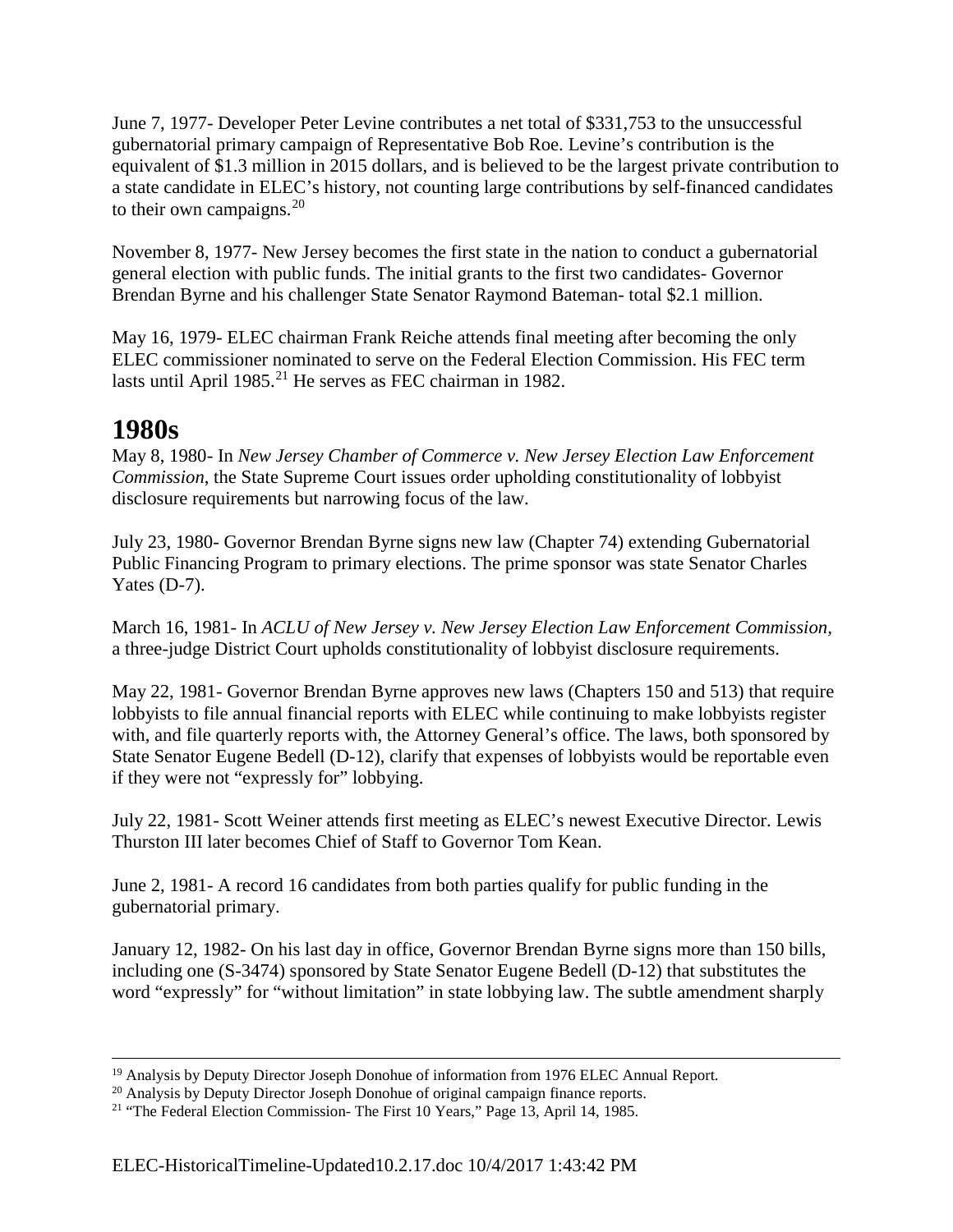reduces the amount of entertainment expenses, gifts, tickets and other items lobbyists must report in relation to their work.<sup>[22](#page-4-0)</sup>

December 21, 1982- Attorney General Irwin Kimmelman and ELEC unveil a report calling for the repeal of the "expressly" loophole and consolidation of lobbying regulation under one state agency.[23](#page-4-1)

January 17, 1984- Under new law (Chapter 579) enacted by Governor Tom Kean, continuing political committees, commonly called political action committees or simply PACs, must begin reporting their campaign finance activities with the Commission.

July 16, 1984- Frederick Herrmann attends first meeting as ELEC's newest Executive Director. Scott Weiner later becomes Counsel to Gov. Jim Florio, Commissioner of the Department of Environmental Protection and Energy, and Chief Executive of the New Jersey Schools Construction Corporation.

September 27, 1985- In *Friends of Governor Tom Kean v. New Jersey Election Law Enforcement Commission*, the State Supreme Court rules that ELEC lacked the power to charge a gubernatorial candidate with another candidate's truly independent expenditures.

July 17, 1986- A federal grand jury finds Kenneth Valentine, a former stockbroker for First Jersey Securities Inc., guilty of perjury for claiming he used his own funds when he made a \$1,000 contribution to a U.S. Senate candidate. In fact, Valentine and five other First Jersey brokers were reimbursed by a company official for making contributions to the candidate.<sup>[24](#page-4-2)</sup>

November 17, 1987- David Linett attends his first meeting as an ELEC Commissioner. He leaves in 2000 after more than 12 years of service, making him the longest-serving Commissioner. (added 10/2/17)

September 20, 1988- ELEC approves first White Paper entitled "Contribution Limits and Prohibited Contributions" and authored by Deputy Director Jeff Brindle. The key recommendation for contribution limits becomes law in 1993.

October 6, 1988- A state grand jury convened by Attorney General Cary Edwards says it found evidence that an unnamed company made improper loans to employees who gave maximum contributions to gubernatorial candidates.<sup>[25](#page-4-3)</sup> It recommended several changes to The Act to guard against such abuses, including stricter rules against misuse of loans and more severe penalties for violations. Newspapers identify the company as First Jersey Securities Inc.[26](#page-4-4)

<span id="page-4-0"></span> <sup>22</sup> Dan Weissman, "Just One Little Word in Lobbyist Law Makes Big Difference on Disclosure," Star-Ledger, March 24, 1987.

<span id="page-4-1"></span><sup>&</sup>lt;sup>23</sup> "The New Jersey Legislative Activities Disclosure Act- Analysis and Recommendations for Amendment," December 1982 and "Lobbying Law Changes Aired," Trenton Times, December 22, 1982.

<span id="page-4-2"></span> $24$ "Broker Guilty of Perjury on Donation," The Times, July 18, 1986.

<span id="page-4-3"></span><sup>&</sup>lt;sup>25</sup> "Presentment of the State Grand Jury Concerning the New Jersey Campaign Contributions and Expenditures Reporting Act,'' October 6, 1988.

<span id="page-4-4"></span><sup>&</sup>lt;sup>26</sup> Wendy Diller, "Trouble on Many Fronts- First Jersey is Under Scrutiny Once Again," The Record, November 9, 1986.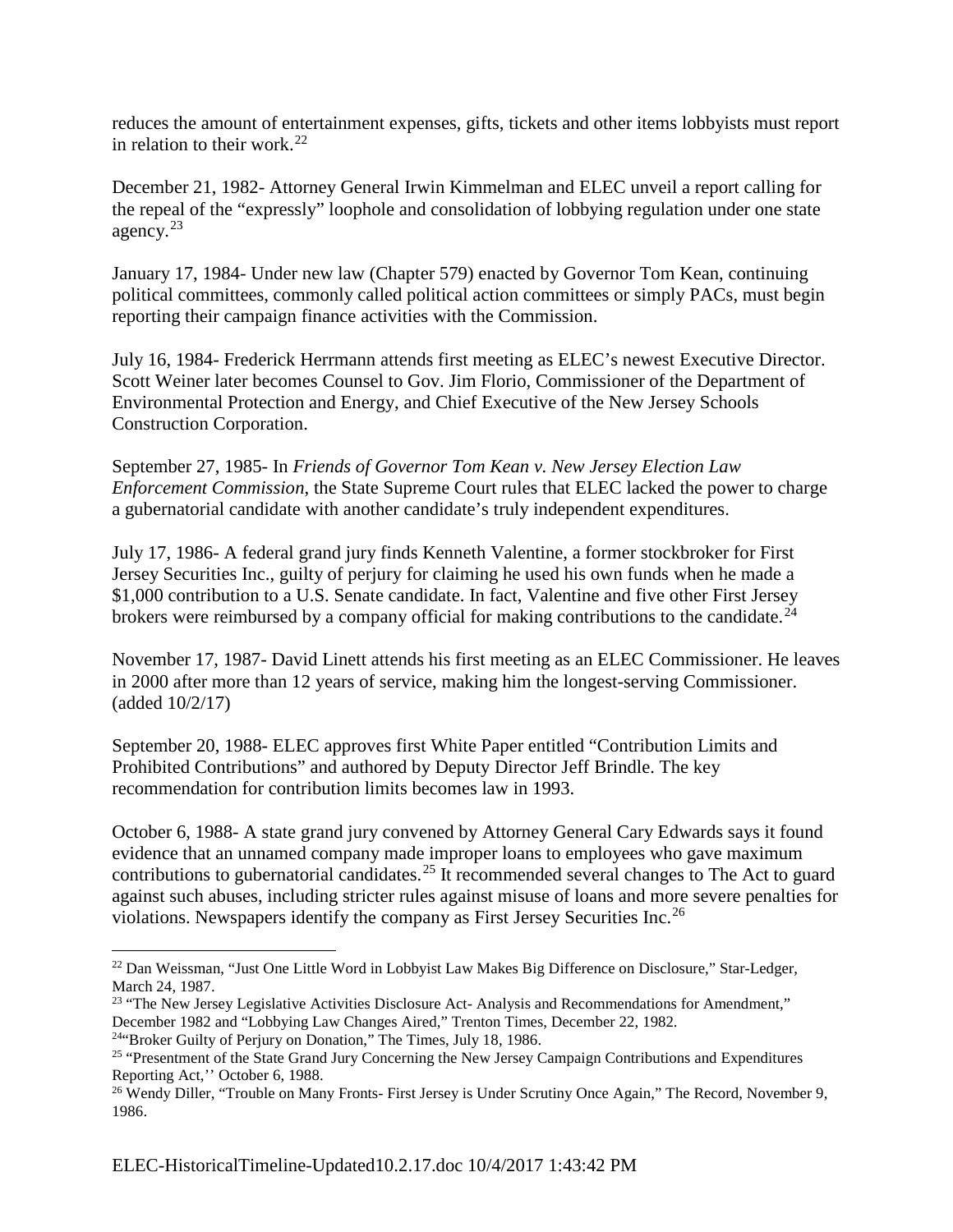### **1990s**

January 7, 1990- Lobbyist Karen Kotvas, executive director of Lawyers Encouraging Government and Law, claims top Assembly Democrats pressured her into making a \$20,000 contribution and threatening to block her legislative agenda if she refused- charges the legislators denied. <sup>[27](#page-5-0)</sup> The Attorney General's office could not verify the accusations. <sup>28</sup>Nonetheless, the uproar over Kotvas's allegations led to the creation of a nine-member task force entitled the Ad Hoc Commission on Legislative Ethics and Campaign Finance to study potential reforms.<sup>[29](#page-5-2)</sup>

May 16, 1990- ELEC unanimously approves White Paper 5 entitled "Lobbying Reform." Authored by Deputy Director Jeff Brindle, it calls for elimination of the "expressly" loophole in the lobbying law, reporting of executive branch lobbying, disclosure of grassroots lobbying and other several other changes that become law in 1993.

October 22, 1990- Ad Hoc Commission on Legislative Ethics and Campaign Finance releases 29 recommendations, including contribution limits for all state and local candidates, creation of legislative leadership committees, restrictions on the use of campaign funds and full disclosure of lobbyist expenditures.  $30<sup>30</sup>$  $30<sup>30</sup>$ 

February 25, 1990- Executive Director Frederick Herrmann continues a long crusade to eliminate a major gap in the state's lobbying disclosure law. "You couldn't have a worse law than we do. You've got millions of dollars here- where's that money going?''[31](#page-5-4)

August 5, 1991- Governor Jim Florio enacts a law (Chapter 243) sponsored by Assemblyman George Spadoro (D-18) that finally repeals the infamous "expressly" loophole and requires lobbyists to disclose all expenditures they make entertaining legislators and executive branch officials. Another law (Chapter 244) sponsored by Assemblyman John Villapiano (D-11) makes ELEC solely responsible for enforcing lobbyist disclosure laws.

March 8, 1993- Governor Jim Florio enacts a law (Chapter 65) that, for the first time in state history, imposes contribution limits on all state and local candidates in New Jersey. Sponsored by Senate President Donald DiFrancesco (R-22) and Assembly Speaker Garabed "Chuck" Haytaian (R-23), the law also allowed the four legislative leaders to establish their own political action committees, set new restrictions on how candidates could use campaign funds, and stiffer fines for violations.

<span id="page-5-0"></span><sup>&</sup>lt;sup>27</sup> Chris Mondics and Patrick McGeehan, "Lobbyist Says She was Shaken Down, Accuses Top NJ Democrats," The Record, January 7, 1990.

<span id="page-5-1"></span><sup>&</sup>lt;sup>28</sup> Patrick McGeehan and Chris Mondics, "Democrats Escape Lobbyist's Charges," The Record, April 5, 1990.

<span id="page-5-2"></span><sup>29,</sup> Chris Mondics and Patrick McGeehan, "Trenton Ethics Scrutinized, Study Panel Named," The Record, March 28, 1990.

<span id="page-5-3"></span><sup>&</sup>lt;sup>30</sup> "Findings and Recommendations of the Ad Hoc Commission on Legislative Ethics and Campaign Finance," October 22, 1990.

<span id="page-5-4"></span><sup>&</sup>lt;sup>31</sup> Joseph Donohue, "Larry Lobbyist+Lou Lawmaker = Large Loophole in Disclosure Law," The Press of Atlantic City, February 25, 1990.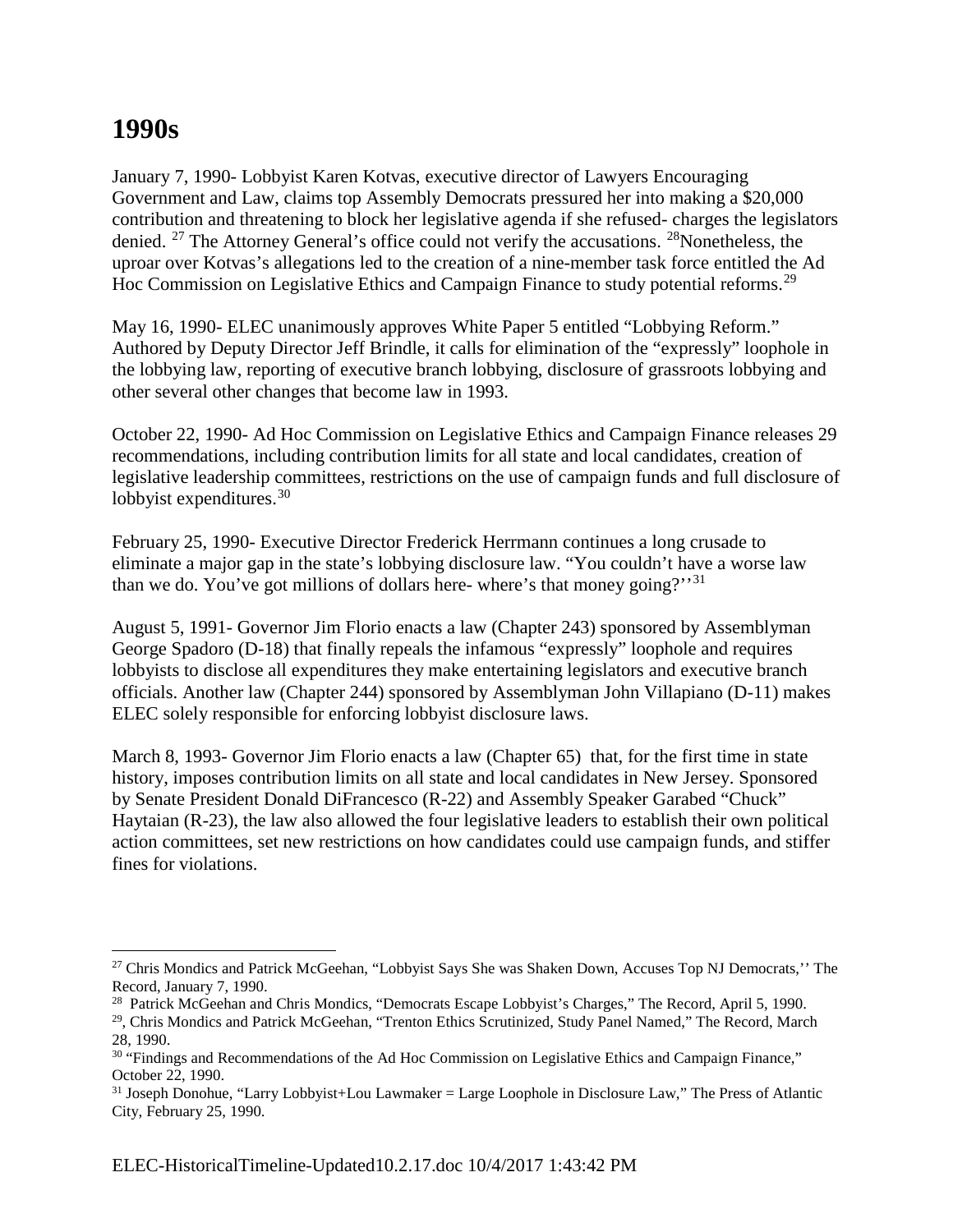November 10, 1993- In an interview with the Washington Post, Ed Rollins, campaign manager for Governor Christie Whitman, said he spent about \$500,000 in "walking around money" to keep down minority turnout.<sup>[32](#page-6-0)</sup> While Rollins recanted his comments, they led to investigations by the U.S. Attorney's Office, the Attorney General's Office and ELEC. None of those probes found any illegalities but did lead to recommendation to end cash payments on election day.<sup>[33](#page-6-1)</sup> ELEC later imposes an \$8,400 fine on the Democratic State Committee for failing to document its street money outlays in the 1993 campaign.  $34$ 

November 16, 1993- Due to illness, Edward Farrell, who gained a national reputation as ELEC's first Counsel, attends last meeting after 20 years of service.

January 7, 1994- Sponsored by Assembly Speaker Garabed "Chuck" Haytaian (R-23), a bill banning the use of cash for "street money" payments and requiring the use of checks is signed into law (Chapter 370) by Governor Jim Florio.

January 17, 1995- James Wyse is introduced as the successor to Edward Farrell as ELEC's Counsel. He serves nearly as long as his predecessor until he resigns in 2012.

May 17, 1995- A law (Chapter 105) establishing procedures for holding recall elections in New Jersey is signed by Governor Christie Whitman. It was sponsored by Assembly Speaker Garabed "Chuck" Haytaian (R-23) and Assemblyman Frank LoBiondo (R-1).

May 23, 1995- Former U.S. Attorney Michael Chertoff attends his first meeting as an ELEC commissioner. While he serves just four months, he later becomes the nation's Secretary of Homeland Security on February 15, 2005.

August 15, 1995- Joseph Salema, former chief of staff to Governor Jim Florio, agrees to spend six months in a federal halfway house and a period of home confinement after admitting he took \$3[35](#page-6-3),000 in kickbacks to steer a bond deal to a Camden County agency.<sup>35</sup> Publicity over bondrelated pay-to-play practices in New Jersey and elsewhere prompted the Securities Exchange Commission to impose national restrictions on contributions made by investment banking firms.<sup>[36](#page-6-4)</sup>

January 10, 1996- Governor Christie Whitman enacts a law (Chapter 391) that requires candidates and committees that report to ELEC include their name and address on any communications they distribute. Chief sponsor is Senator William Schluter (R-23).

January 24, 1997- First ELEC website goes live.

<span id="page-6-0"></span> <sup>32</sup> Thomas Edsall, "Rollins: GOP Cash Suppressed Black Vote," Washington Post, November 10, 1993.

<span id="page-6-1"></span><sup>&</sup>lt;sup>33</sup> Robert Rudolph, "Rollins Probe Finds No GOP Payoffs," Star-Ledger, January 13, 1994; Joe Donohue, "ELEC Finds No 'Street Money' Abuse,'' Star-Ledger, February 16, 1994.

<span id="page-6-2"></span><sup>34</sup> Joe Donohue, "Dems Pay Top Penalty for Campaign Violations,'' Star-Ledger, August 26, 1995.

<span id="page-6-3"></span><sup>35</sup> Ted Sherman, "Ex-Florio Aide Gets 6 Months for Bond Kickback Scheme," Star-Ledger, August 15, 1995.

<span id="page-6-4"></span><sup>36</sup> Robert Cohen, "SEC Limits Political Giving by Municipal Bond Dealers," Star-Ledger, April 7, 1994.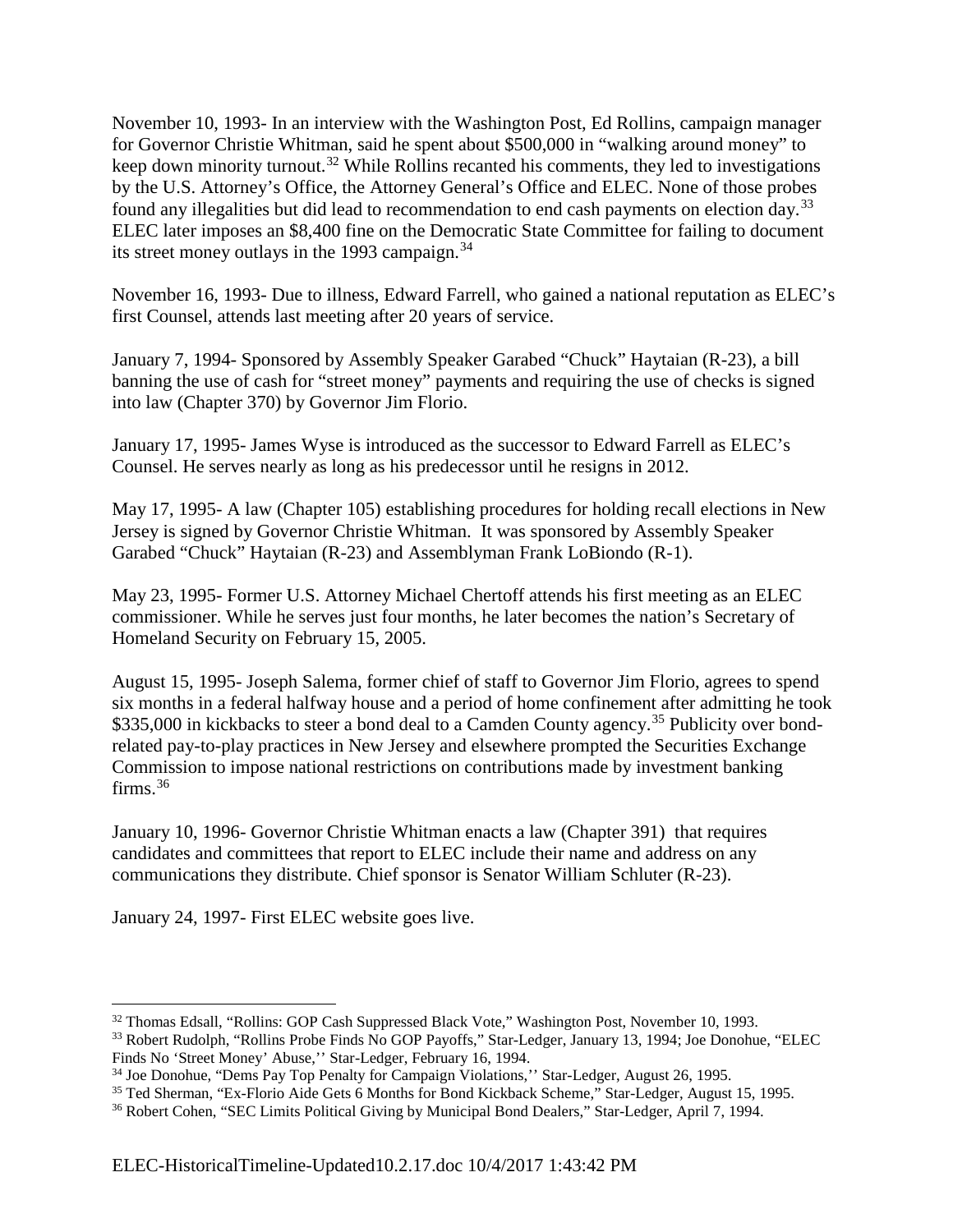October 8, 1997- State Appellate Court concludes that Remington and Vernick circumvented state law by using multiple PACs to provide contributions to candidates and committees. ELEC December 16, 1998 approves \$16,900 fine against the engineering firm.

November 18, 1997- Deputy Director Jeff Brindle presents White Paper 12 entitled "Repartyization: The Rebirth of County Organizations" to the Commission. The report accurately predicts that the 1989 U.S. Supreme Court ruling in *Eu v. San Francisco County Democratic Central Committee,* which allowed party officials to make primary endorsements, coupled with 1993 reform law would lead to a resurgence of county parties in New Jersey.

February 10, 1998- Governor Christie Whitman unveils her proposed Fiscal Year 1998-1999 budget. It includes a special \$1 million appropriation to help ELEC finish modernizing its computer system.

October 6, 1999- Upgrades to ELEC's computer enable the public, for the first time, to search reports filed by candidates on the agency's website.

# **2000s**

June 8, 2000- A special investigative panel that includes future ELEC Commissioner Walter Timpone, a former Assistant US Attorney, is critical of a \$500 million state motor vehicle inspection contract with Parsons Infrastructure and Technology Group. [37](#page-7-0) Parsons and affiliated groups had provided more than \$500,000 in contributions to New Jersey candidates and Committees, according to the State Commission of Investigation. [38](#page-7-1) The Parsons project is cited by legislative sponsors as a key impetus behind efforts to enact "pay-to-play" restrictions on public contractors.

November 6, 2001- With five candidates participating in the Gubernatorial Public Finance program, ELEC distributes more than \$22 million in public funds- the most ever in one year.

March 27, 2002- President George W. Bush enacts the so-called McCain-Feingold law that seeks to eliminate "soft money" contributions to national parties and prohibits use of corporate or union funds for issue-oriented radio and television ads before federal elections.

November 4, 2003- The battle over the fourth legislative district race costs the two state parties more than \$6.1 million, making it the most expensive legislative showdown ever. The campaign cost more than the 1985 gubernatorial general election.

December 10, 2003- In *McConnell v. FEC*, the U.S. Supreme Court, in a 5-4 vote, upholds key aspects of the McCain-Feingold law.

<span id="page-7-0"></span><sup>&</sup>lt;sup>37</sup> Dunston McNichol, "AG:Officials Covered Up DMV Mess- Report States Supervisors Ignored, Distorted Signs of Inspection Fiasco," Star-Ledger, June 9, 2000.

<span id="page-7-1"></span><sup>&</sup>lt;sup>38</sup> Dunston McNichol, "Probe Calls Auto-Testing Deal a Waste- SCI Review Traces Overpayments and Undone Work to Bidding Process," Star-Ledger, March 14, 2002.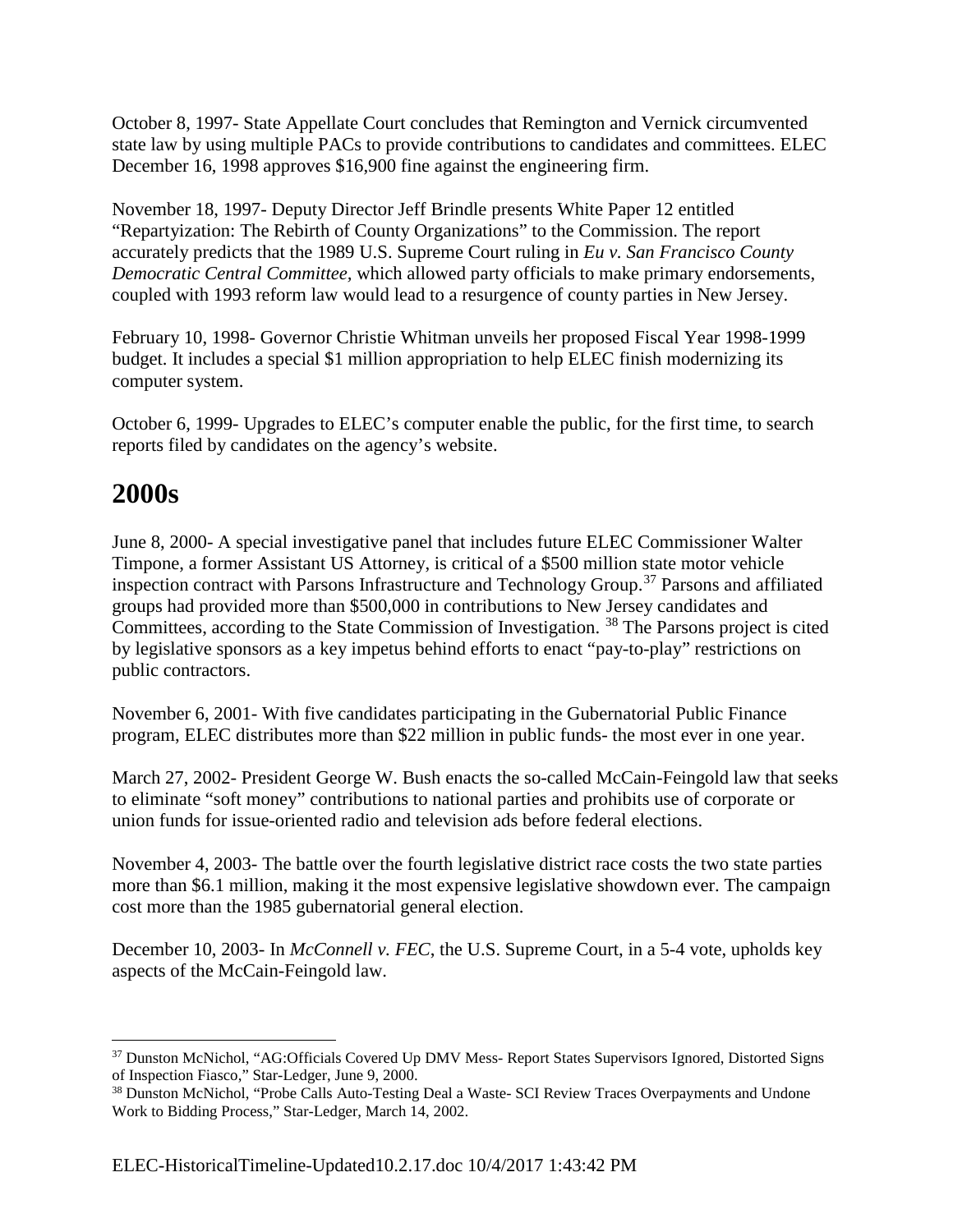June 16, 2004- Governor Jim McGreevey enacts 20-bill package of ethics and campaign finance bills, including state's first pay-to-play restrictions for public contractors (Chapter 19), sponsored by Senate Majority Leader Bernard Kenny (D-33) and Assemblywoman Loretta Weinberg (D-37); public disclosure of grassroots lobbying (Chapter 20), sponsored by Senator John Adler (D-6) and Assemblywoman Linda Greenstein (D-14); a reduction from \$400 to \$300 in the threshold for disclosing information about contributors (Chapter 28), sponsored by Assemblywoman Joan Voss (D-38); registration of professional fundraisers (Chapter 29), sponsored by Assemblyman Reed Gusciora (D-15); and expansion of reportable lobbying activities to include efforts to influence the executive branch (Chapter 27), sponsored by Assemblyman David Mayer (D-4).

June 22, 2004- Federal Election Commission imposes \$508,900 fine on New Jersey developer Charles Kushner for alleged federal campaign finance violations.[39](#page-8-0)

June 22, 2004- Ralph Martin chairs his final meeting for ELEC, making him the longest serving chairman at eight years and four months. (Added 10/2/17). Former Assemblyman Albert Burstein (D-37), co-sponsor of the law that created the Gubernatorial Public Finance program, attends his first meeting as an ELEC commissioner.

August 8, 2004- In an effort to test public financing for legislative campaigns, Governor Jim McGreevey enacts "New Jersey Fair and Clean Elections Pilot Project" (Chapter 121), sponsored by Assembly Majority Leader Joseph Roberts (D-5) and Assemblywoman Linda Greenstein (D-14). About \$4.2 million is spent, mostly for grants to candidates, in five legislative districts in 2005 and 2007 but ultimately the program is phased out.

September 22, 2004- Governor Jim McGreevey issues Executive Order 134 closing "fair and open" loophole that let contractors receive state contracts larger than \$17,500 even if the contractors made large contributions to gubernatorial candidates, or state or county parties.

December 15, 2004- Governor Richard Codey enacts legislation (S-27) that freezes contribution limits that apply to state and county parties and legislative leadership committees.

January 23, 2005- Jerry Fitzgerald English, former commissioner of the state Department of Environmental Protection and one-time member of the Port Authority of New York and New Jersey, attends her first meeting as ELEC chairwoman. (Revised 10/2/17).

January 26, 2005- Governor Richard Codey issues Executive Order 18 clarifying that state payto-play laws do not apply to contracts financed through the Federal Highway Administration.

March 22, 2005- Governor Richard Codey enacts a law (Chapter 51) that puts statutory force behind Executive Order 134, which eliminated "fair and open" loophole for state contracts. Sponsored by Assemblywoman Linda Greenstein (D-14) and Assemblyman Michael Panter (D-

<span id="page-8-0"></span><sup>39</sup> Josh Margolin, "Kushner to Pay Hefty Election Law Fine-\$508,900 to Feds for Improper Donations is Record for State Donors,'' Star-Ledger, July 1, 2004 citing Conciliation Agreement in the matter of Charles Kushner and 40 Associated Partnerships, MUR 5279, Federal Election Commission, June 22, 2004.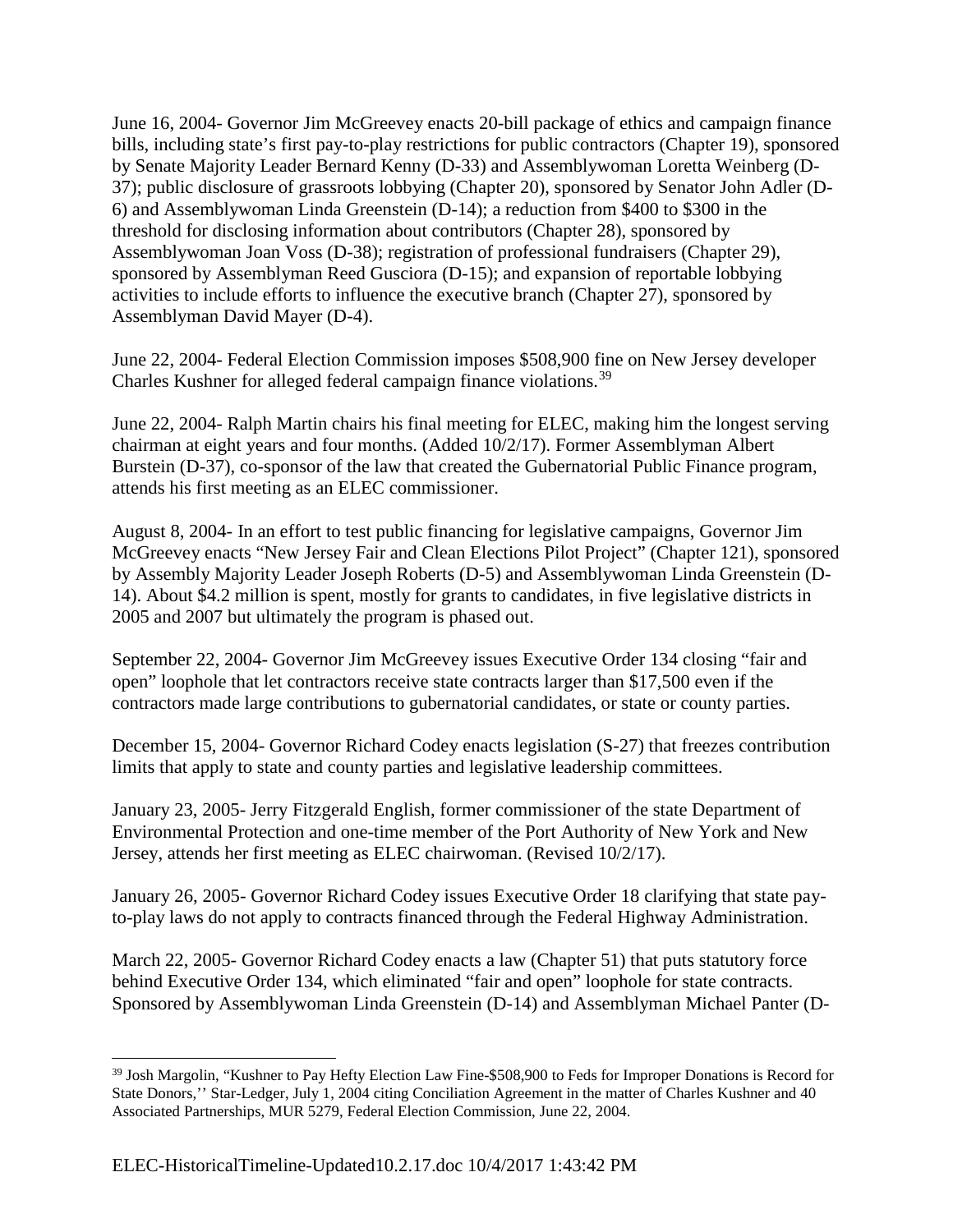12), the law also makes clear that federally financed contracts are exempt from state pay-to-play reforms.

November 8, 2005- With the two major party nominees, Democrat Jon Corzine and Republican Doug Forrester, bankrolling their own campaigns and not participating in the Gubernatorial Public Finance program, the campaign for governor costs nearly \$88 million. It is the most expensive state election in history.

January 5, 2006- Governor Richard Codey enacts a law (Chapter 271) that enables local government entities to develop their own pay-to-play laws. Prime sponsors include Assemblywoman Linda Greenstein (D-14) and Assemblyman Michael Panter (D-12).

February 21, 2006- ELEC approves \$255,000 fine against the Democratic State Committee- its largest fine ever, and the largest ever against a Democratic committee. On August 15, 2006, ELEC approves a \$45,750 fine against the Republican State Committee- the agency's seventh largest fine, and the largest ever against a Republican committee.

February 23, 2006- Former ELEC Vice Chairwoman Paula Franzese becomes chairwoman of the State Ethics Commission following an appointment by Governor Jon Corzine.

January 13, 2008- Governor Jon Corzine enacts law (Chapter 304) clarifying that pay-to-play disclosure laws do not apply to non-profit groups. It was sponsored by Senators Joseph Kyrillos (R-13) and Raymond Lesniak (D-20).

January 16, 2008- The state Supreme Court unanimously upholds as constitutional the state's pay-to-play restrictions on public contractors, rebuffing a challenge filed by Earle Asphalt Company.

September 24, 2008- Governor Jon Corzine issues Executive Orders 117, which prohibits large contractor contributions to candidates for Governor or Lieutenant Governor, State Political Party Committees, County Political Party Committees, Legislative Leadership Committees, and Municipal Political Party Committees, and 118, which extends pay-to-play restrictions to redevelopment contracts.

June 16, 2009- The Commission announces the appointment of long-time Deputy Director Jeff Brindle as its newest Executive Director. Frederick Herrmann retires after 25 years of service. During his tenure, he served as President of the Council on Governmental Ethics Laws (COGEL) and President of the Northeastern Regional Conference on Lobbying (NORCOL) and received numerous awards for his efforts to promote ethical government.

June 26, 2009- Governor Jon Corzine enacts a new law (Chapter 66) sponsored by Assemblywoman Joan Quigley (D-32) and Assemblyman Joseph Cryan (D-20) that establishes electoral and campaign finance requirements for the new office of Lieutenant Governor. Kim Guadagno is elected the state's first Lieutenant Governor on November 3, 2009.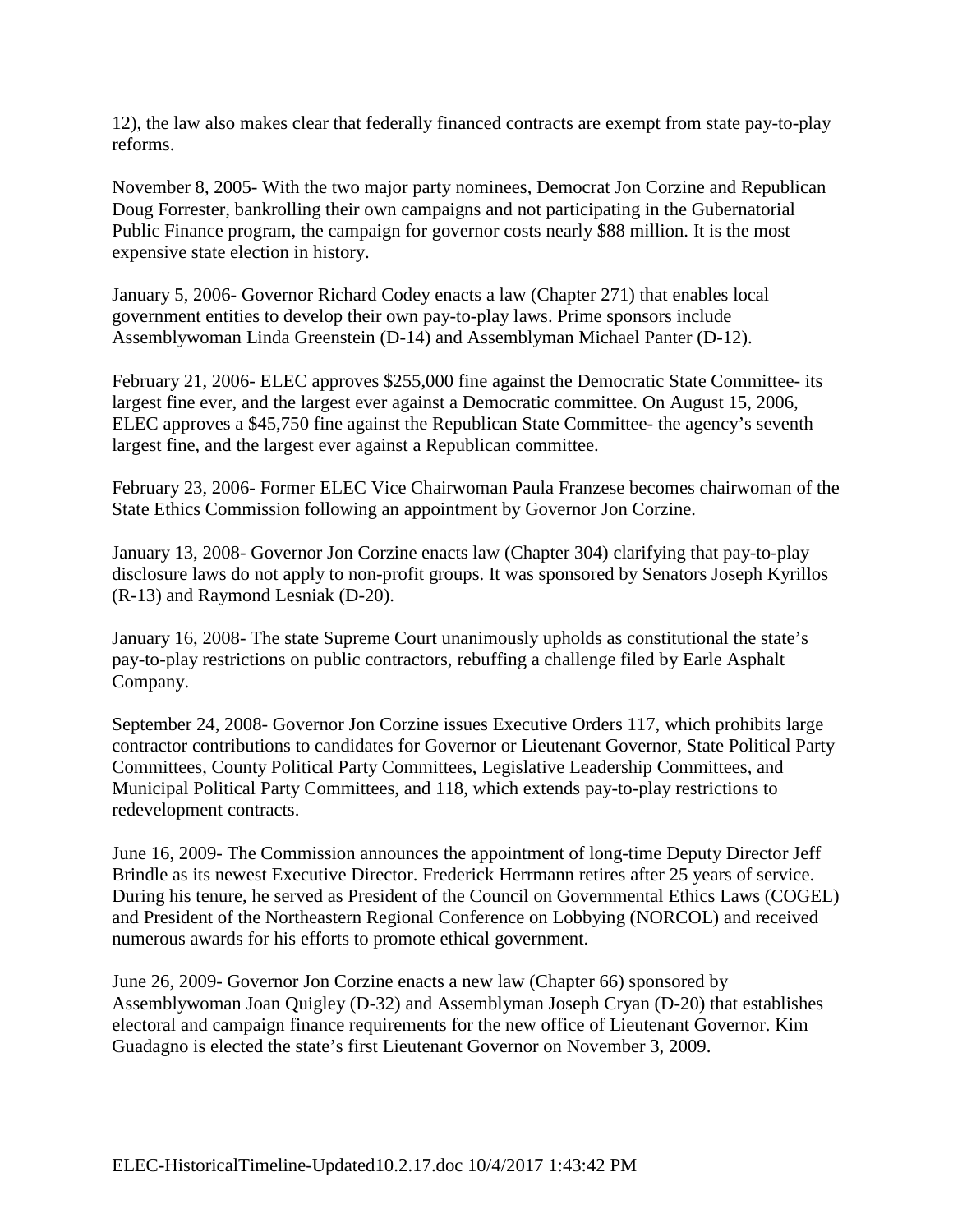November 3, 2009- Independent special interest groups spend \$14 million in the New Jersey's governor's race, reflecting a trend of outside groups playing a bigger role in state, national and even local campaigns.<sup>[40](#page-10-0)</sup>

November 16, 2009- Executive Director Jeff Brindle announces that, for the first time, contributions made to local officials can be searched on ELEC's website.

# **2010s**

January 19, 2010- ELEC Vice Chairman Peter Tober attends his last meeting after accepting an appointment as Assistant Counsel to Governor Chris Christie. On February 1, 2011, he becomes Executive Director of the State Ethics Commission after an appointment by the Governor.

January 20, 2010- Governor Chris Christie issues Executive Order 7 extending the definition of business entity to include labor unions and organizations. The state Appellate Court on May 7,  $2010$  vacates the order, insisting legislation is necessary to make that change.<sup>[41](#page-10-1)</sup>

January 21, 2010- The U.S. Supreme Court in *Citizens United v. FEC,* in a 5-4 ruling, strikes down a ban on unlimited independent campaign spending by corporations and unions while upholding contribution limits for candidates. $42$  It also declares that lawmakers have broad authority to require independent groups to disclose their campaign finance activities.

March 8, 2010- In *In re Election Law Enforcement Commission Advisory Opinion No. 01-2008*, the New Jersey Supreme Court unanimously upholds ELEC's authority to prohibit candidates from using campaign funds for their defense against criminal charges.

April 22, 2010- ELEC issues a list of seven priority recommendations, including the elimination of the "fair and open" loophole in pay-to-play law, the consolidation of pay-to-play regulations into a single law, detailed disclosure of campaign-related spending by political non-profit groups, disclosure of lobbyists hired by government agencies, wheeling restrictions and disclosure of efforts to lobby local officials.<sup>[43](#page-10-3)</sup>

September 8, 2010- Governor Chris Christie unveils a broad ethics reform package, including an end to the "fair and open" loophole in pay-to-play laws, consolidation of pay-to-play regulation into a single statute, extension of pay-to-play laws to labor unions, and an end to the practice of "wheeling."

November 10, 2010- ELEC announces that it has received the "Best Official New Jersey Web Site" award by the Documents Association of New Jersey.

<span id="page-10-0"></span> <sup>40</sup> "White Paper No. 24- Independents' Day: Seeking Disclosure in a New Era of Unlimited Special Interest Spending, Pages 39 and 40.

<span id="page-10-1"></span><sup>41</sup> Dunstan McNichol, "New Jersey Appeals Court Rejects Christie Ban on Union Campaign Support,'' Bloomberg News, May 7, 2010.

<span id="page-10-2"></span><sup>42</sup> *Citizens United v. FEC*, 558 U.S. (2010).

<span id="page-10-3"></span><sup>43</sup> ELEC press release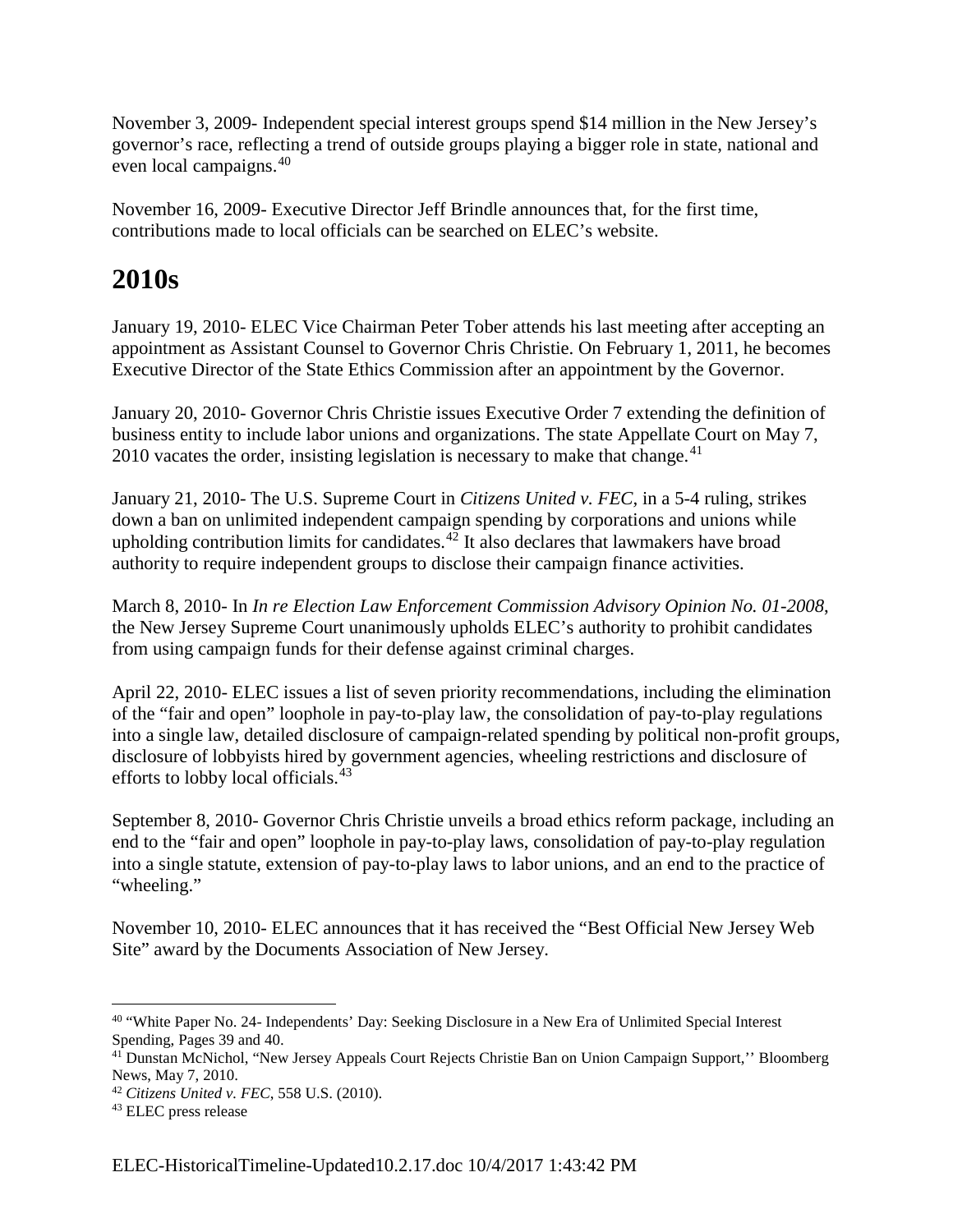November 15, 2010- Senate State Government, Wagering, Tourism and Historic Preservation Committee approves a bill (S-2379) sponsored by Senators Barbara Buono (D-18) and Loretta Weinberg (D-37) that requires political non-profit groups to disclose their contributions and expenditures if they take part in New Jersey elections.

May 26, 2011- ELEC, in conjunction with the state Attorney General's office, files a civil lawsuit seeking repayment of \$94,004 in campaign funds used to fund criminal defense costs on behalf of Sharpe James, a former Newark Mayor and State Senator.

September 15, 2011- State Comptroller Matthew Boxer and ELEC Executive Director Jeff Brindle hold joint press conference calling for the elimination of the so-called "fair and open" loophole in state pay-to-play laws.

November 13, 2011- Less than a year after he joined the Commission, Lawrence Weiss dies at the age of 79. He had been appointed by Governor Chris Christie in March 2011. (added 10/2/17)

January 17, 2012- Governor Chris Christie enacts a law (Chapter 204) sponsored by Senator Raymond Lesniak (D-20) that prohibits candidates or office-holders from raising campaign funds on public property and allows ELEC to impose fines of at least \$5,000 for violations.

February 7, 2012- In *Margaret Nordstrom v. William "Hank" Lyon*, the state Appellate Division upholds the authority of ELEC to enforce the state's campaign finance rules.

March 7, 2012- Lobbyist expenditures reached a record \$74.1 million in 2011 due largely to a unprecedented \$10.9 million communications expenditure by the New Jersey Education Association<sup>[44](#page-11-0)</sup>

May 3, 2012- Senator Minority Leader Tom Kean (R-21) and Senator Michael Doherty (R-23) introduce legislation (S-1917) that imposes the same contribution limits, disclosure requirements and contract conditions on labor unions that most other public contractors face under state payto-play laws.

May 21, 2012- Former election officials, including one-time ELEC and FEC Chairman Frank Reiche, jointly file an amicus brief urging the Supreme Court to reconsider its ruling in *Citizens United v. FEC*. [45](#page-11-1)

June 2012- Senator Samuel Thompson (R-12) introduces budget resolution 4357 seeking \$2 million to enable ELEC to upgrade its computer system.

October 18, 2012- State Assembly, in a 49-23-6 vote, approves resolution (AR86) opposing *Citizens United v. FEC* ruling and calls on Congress to amend the U.S. Constitution to reverse it.

<span id="page-11-0"></span> <sup>44</sup> ELEC press release.

<span id="page-11-1"></span><sup>&</sup>lt;sup>45</sup> "Former Election Officials File Amicus Brief in Supreme Court Challening Citizens United Decision and Calling on Court to Reconsider its Position,'' Democracy 21, May 21, 2012.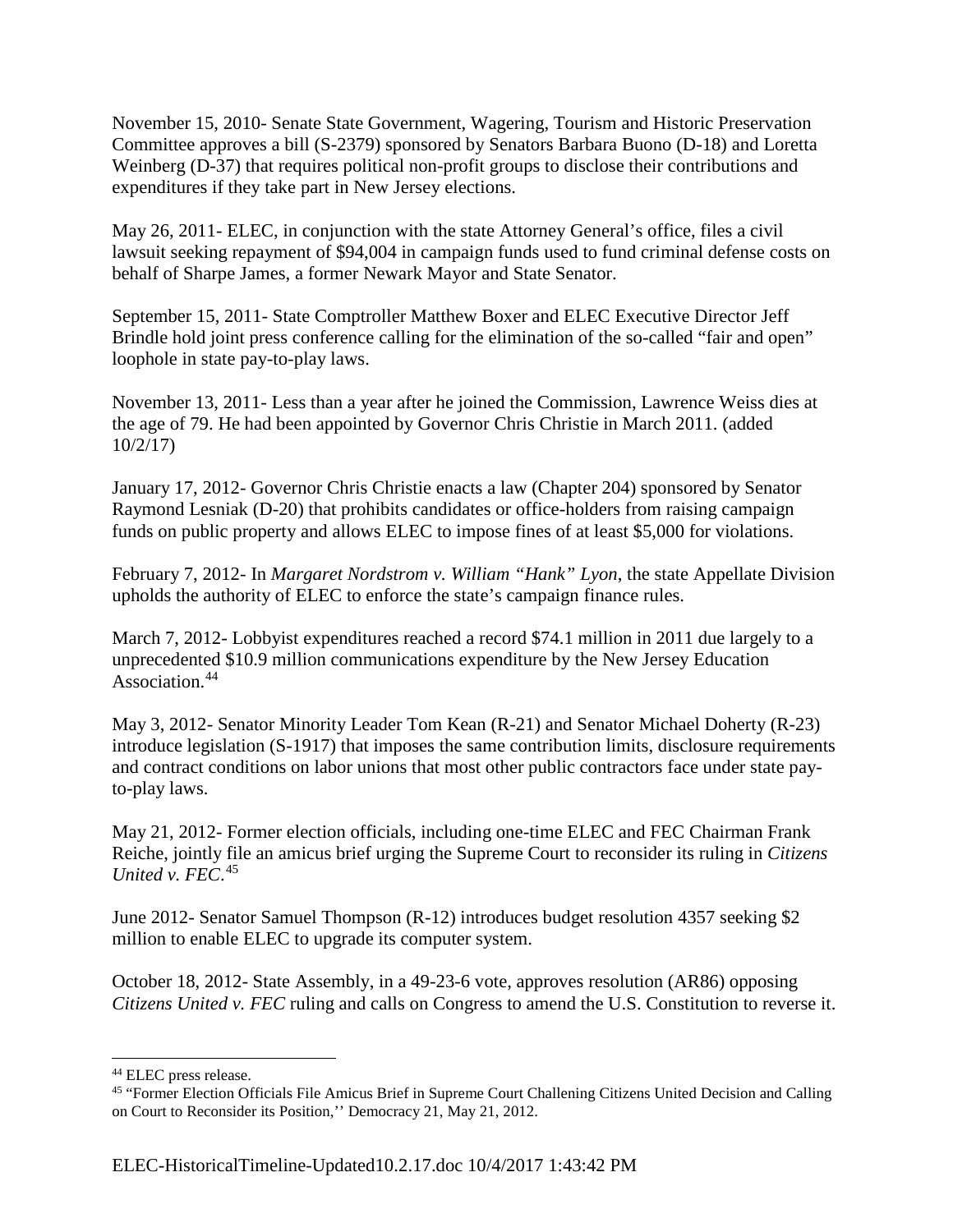March 14, 2013- Assembly State Government Committee approves a bill (A-3863) co-sponsored by Assemblyman Reed Gusciora (D-15) and Assemblywoman Linda Stender (D-22) that adopts ELEC's proposal to require political non-profit groups and Super PACs to disclose contributions and expenditures if they take part in a New Jersey election.

March 26, 2013- Attorney General Jeffrey Chiesa announces indictment against Birdsall Services Group and several executives for allegedly circumventing the state's pay-to-play laws.

April 5, 2013- Fund for Jobs, Growth and Security, a Washington-based 527 committee, files a lawsuit against ELEC. Fund organizers want to file as a political committee and disclose both their contributors and expenditures. But they insist that in the wake of *Citizens United v. FEC*, the committee should not have to abide by contribution limits. On April 26, 2013, the United States District Court for the District of New Jersey issues temporary injunction against enforcement of the contribution limits for the Fund.

April 24, 2013- Senator Minority Leader Tom Kean (R-21) appoints former ELEC Executive Director Frederick Herrmann to the Joint Legislative Committee on Ethical Standards.

April 30, 2013- A bill (S-2748) is introduced by Senators James Beach (D-6) and Linda Greenstein (D-14) proposing a sweeping overall of campaign finance laws. It would establish a single statewide pay-to-play law; scale back the use of the "fair and open" loophole while still allowing it for state, county and municipal political party committees; expand disclosure requirements for independent groups; require disclosure of all contributions, not just those above \$300; raise contribution limits in accordance with ELEC's Cost Index Report recommendations; and require disclosure of contributions for all vendors with public contracts over \$17,500.

June 13, 2013- Birdsall Services Group agrees to pay \$1 million in penalties, fines and restitution for violating New Jersey's pay-to-play laws. The amount is in addition to \$2.6 million previously paid to settle a civil forfeiture action related to the criminal case.<sup>[46](#page-12-0)</sup>

December 5, 2013- A record \$39 million in independent spending on the 2013 gubernatorial and legislative elections (excluding ballot questions) appears to be the fifth highest ever for any state in America, according to an ELEC analysis. The figure is more than double the \$14.9 million in independent spending during the 2009 governor's race.<sup>[47](#page-12-1)</sup>

June 30, 2014- Governor Chris Christie signs a new state budget that contains a \$2 million special appropriation to enable ELEC to upgrade its computer system. The proposal had bipartisan support, with Senate Majority Leader Loretta Weinberg (D-37), Senator Samuel Thompson (R-12), and Assemblyman John McKeon (D-27) submitting resolutions seeking the appropriation.

<span id="page-12-0"></span> <sup>46</sup> Peter Aseltine, "Birdsall Services Group Pleads Guilty to Charges that it Made Illegal Corporate Political Contributions Through Executives to Evade Pay-to-Play Law and Obtain Lucrative Public Contracts,'' Attorney General Office press release, June 13, 2013.

<span id="page-12-1"></span><sup>&</sup>lt;sup>47</sup> ELEC press release.